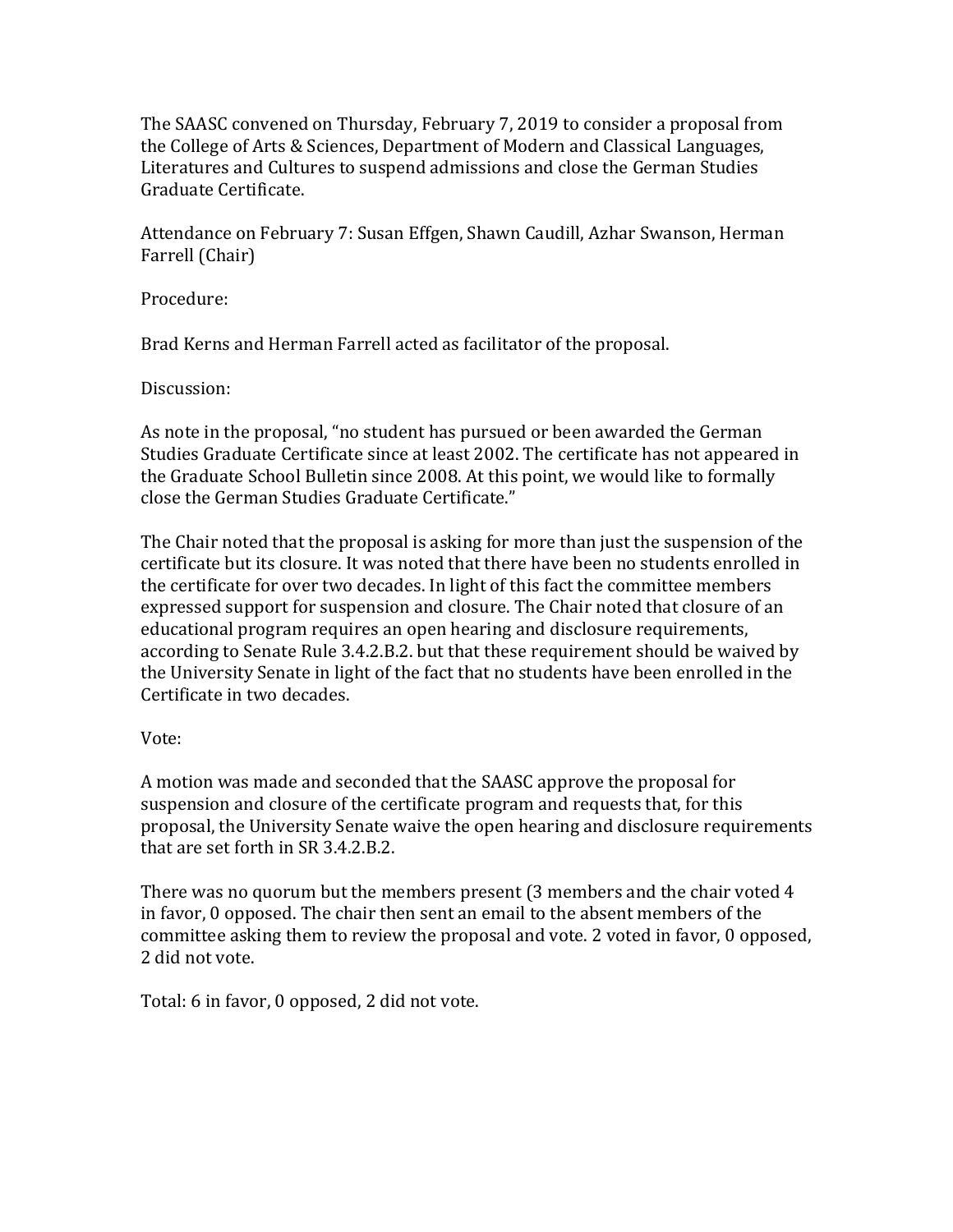*Suspension less than one year. The faculty of the college in which a degree program resides may opt to suspend admissions for up to one year without going through the University Senate, pursuant to the established college faculty rules document A college faculty may opt to have an issue concerning temporary suspension of admissions to an academic program forwarded to the Senate Council for Senate consideration. (see Senate Rules 3.4.2.A.6).* 

*Suspension greater than one year. The decision to suspend admissions to a Senate-approved certificate or degree program for longer than a single year is a significant reduction, which must be approved by the Senate (see Senate Rules 3.4.2). If the faculty of record intend to reinstate the program or certificate within five years of Senate's approval to suspend admissions, a representative for the program or certificate must immediately contact the Office of Strategic Planning and Institutional Effectiveness (OSPIE) to begin the process, which will include OSPIE notifying external agencies. After five years of suspension and in cases of program closure, the Council on Postsecondary Education (CPE) considers a program or certificate to be closed (no students will be admitted) and any attempt to reinstate it must go through the CPE's process to approve a new academic program.* 

*Approval process. Once approved at the college level, your college will send the proposal to suspend admissions to the appropriate Senate academic council (Health Care Colleges Council, Graduate Council, Undergraduate Council) for review and approval (see Senate Rules 3.4.3.B). Once approved at the academic council level, the academic council will send your proposal to the Senate Council office for additional review via a committee and then to the Senate for approval. (The contact person listed on the form will be informed when the proposal has been sent to committee and other times as appropriate.) Once approved by the Senate, the Senate Council office will notify appropriate entities, including the Registrar's office and the Office of Strategic Planning and Institutional Effectiveness (OSPIE). OSPIE will suspend the program in the CPE program inventory and notify SACSCOC (UK's accrediting body) of the suspension.* 

| Please check ONE of the following options. |                                                                                                                     |  |  |  |  |
|--------------------------------------------|---------------------------------------------------------------------------------------------------------------------|--|--|--|--|
|                                            | Proposal is to suspend admissions for the program/certificate.                                                      |  |  |  |  |
|                                            | <b>OR</b>                                                                                                           |  |  |  |  |
|                                            | $\boxtimes$ Proposal is to close the program/certificate.                                                           |  |  |  |  |
|                                            |                                                                                                                     |  |  |  |  |
|                                            | <b>SECTION A - INFORMATION REQUIRED BY UNIVERSITY SENATE</b>                                                        |  |  |  |  |
|                                            | 1. Basic Information: Program Background and Overview                                                               |  |  |  |  |
| 1a                                         | Date of contact with Office of Strategic Planning and Institutional Effectiveness (OSPIE) <sup>1</sup> :<br>6/29/18 |  |  |  |  |
|                                            | $\boxtimes$ Appended to the end of this form is a PDF of the reply from OSPIE.                                      |  |  |  |  |
|                                            |                                                                                                                     |  |  |  |  |
| 1 <sub>b</sub>                             | Home College: Arts And Sciences                                                                                     |  |  |  |  |
| 1 <sub>c</sub>                             | Home Educational Unit (school, department): Modern and Classical Languages, Literatures and Cultures                |  |  |  |  |
| 1 <sub>d</sub>                             | Degree Designation (BA, MS, PhD, etc.): $n/a$                                                                       |  |  |  |  |
| 1e                                         | Major Name (Interior Design, Social Work, etc.): German Studies Graduate Certificate                                |  |  |  |  |
| 1 <sub>f</sub>                             | CIP Code:                                                                                                           |  |  |  |  |
| 1g                                         | Is there an accrediting agency related to this program?<br>No $\times$<br><b>Yes</b>                                |  |  |  |  |

<sup>1</sup> You can reach OSPIE at **OSPIE@uky.edu**.

**SUSPEND ADMISSIONS** TO AN EXISTING DEGREE PROGRAM/CERTIFICATE **Page 1 of 5**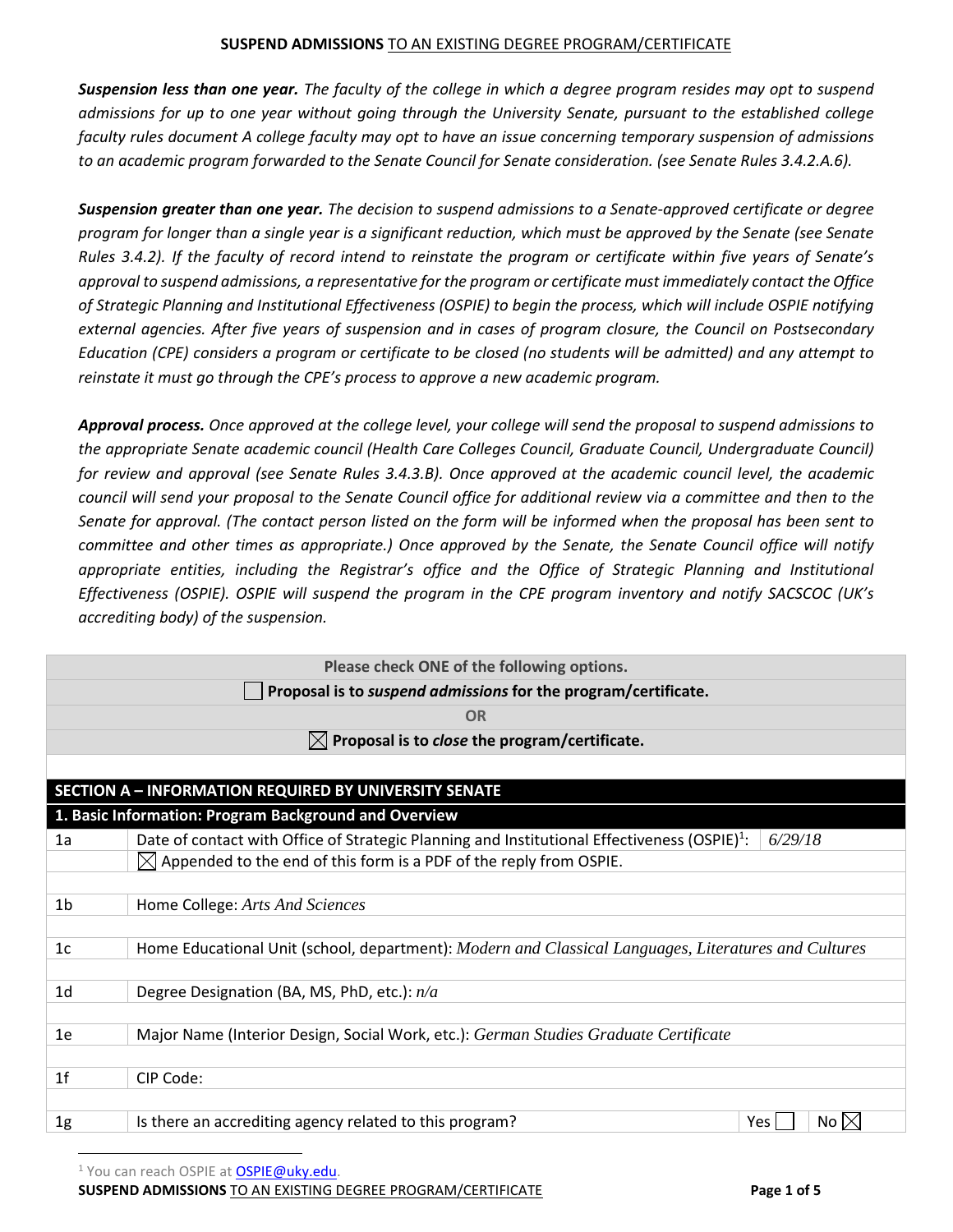|                | If "Yes," name:                                                                                                                                                                                                                                                               |                                                                                                                                                                                       |                                   |  |               |             |                                      |
|----------------|-------------------------------------------------------------------------------------------------------------------------------------------------------------------------------------------------------------------------------------------------------------------------------|---------------------------------------------------------------------------------------------------------------------------------------------------------------------------------------|-----------------------------------|--|---------------|-------------|--------------------------------------|
| 1 <sub>h</sub> | Date of closure <sup>2</sup> :                                                                                                                                                                                                                                                | $\boxtimes$                                                                                                                                                                           | Fall semester following approval. |  | OR            |             | Specific Date <sup>3</sup> : Fall 20 |
|                |                                                                                                                                                                                                                                                                               |                                                                                                                                                                                       |                                   |  |               |             |                                      |
| 1 <sub>i</sub> | Semester in which last student is anticipated being enrolled: No students have been enrolled in the German<br>Studies Graduate Certificate since at least 2002.                                                                                                               |                                                                                                                                                                                       |                                   |  |               |             |                                      |
|                |                                                                                                                                                                                                                                                                               |                                                                                                                                                                                       |                                   |  |               |             |                                      |
| 1j             | Semester in which the last student will receive a degree: No student has been awarded the German Studies<br>Graduate Certificate since at least 2002.                                                                                                                         |                                                                                                                                                                                       |                                   |  |               |             |                                      |
| 1 <sup>k</sup> | Date of most recent periodic program review for the home educational unit:<br>n/a                                                                                                                                                                                             |                                                                                                                                                                                       |                                   |  |               |             |                                      |
| 11             | Email:<br>Phone: 257-3966<br>Contact person name: Camille Harmon<br>camille.harmon@uky.edu                                                                                                                                                                                    |                                                                                                                                                                                       |                                   |  |               |             |                                      |
| 2. Overview    |                                                                                                                                                                                                                                                                               |                                                                                                                                                                                       |                                   |  |               |             |                                      |
| 2a             |                                                                                                                                                                                                                                                                               | What is the rationale for suspension of admissions? If an accrediting body recommended this suspension,<br>note that and append that report to the end of this form. (450 word limit) |                                   |  |               |             |                                      |
|                | No student has pursued or been awarded the German Studies Graduate Certificate since at least 2002. The<br>certificate has not appeared in the Graduate School Bulletin since 2008. At this point we would like to<br>formally close the German Studies Graduate Certificate. |                                                                                                                                                                                       |                                   |  |               |             |                                      |
|                |                                                                                                                                                                                                                                                                               |                                                                                                                                                                                       |                                   |  |               |             |                                      |
| 2 <sub>b</sub> | Is the degree for which admissions will be suspended a master's degree and is there<br>No $\boxtimes$<br>Yes  <br>an associated PhD program?                                                                                                                                  |                                                                                                                                                                                       |                                   |  |               |             |                                      |
|                | If "Yes," should the master's degree now serve as an en passant option <sup>4</sup> for students<br>No $\boxtimes$<br>Yes  <br>who are unable to complete the associated PhD? (150 word limit)                                                                                |                                                                                                                                                                                       |                                   |  |               |             |                                      |
|                | If "Yes," describe the associated PhD and how the en passant master's degree will be administered.                                                                                                                                                                            |                                                                                                                                                                                       |                                   |  |               |             |                                      |
|                | n/a                                                                                                                                                                                                                                                                           |                                                                                                                                                                                       |                                   |  |               |             |                                      |
|                |                                                                                                                                                                                                                                                                               |                                                                                                                                                                                       |                                   |  |               |             |                                      |
| 2c             | Provide an explanation for the proposed suspension of admissions. (450 word limit)                                                                                                                                                                                            |                                                                                                                                                                                       |                                   |  |               |             |                                      |
|                | No student has pursued the German Studies Graduate Certificate since at least 2002.                                                                                                                                                                                           |                                                                                                                                                                                       |                                   |  |               |             |                                      |
| 2d             | Describe enrollment in the program below, for the last five years.                                                                                                                                                                                                            |                                                                                                                                                                                       |                                   |  |               |             |                                      |
|                | 1 year ago:                                                                                                                                                                                                                                                                   | 2 years ago:                                                                                                                                                                          | 3 years ago:                      |  | 4 years ago:  |             | 5 years ago:                         |
|                | Year: 2017                                                                                                                                                                                                                                                                    | Year: 2016                                                                                                                                                                            | Year: 2015                        |  | Year: 2014    | Year: 2013  |                                      |
|                | Enrollment: 0                                                                                                                                                                                                                                                                 | Enrollment: 0                                                                                                                                                                         | Enrollment: 0                     |  | Enrollment: 0 |             | Enrollment: 0                        |
|                |                                                                                                                                                                                                                                                                               |                                                                                                                                                                                       |                                   |  |               |             |                                      |
| 2e             |                                                                                                                                                                                                                                                                               | Describe graduation rates in the program below, for the last five years.                                                                                                              |                                   |  |               |             |                                      |
|                | 1 year ago:                                                                                                                                                                                                                                                                   | 2 years ago:                                                                                                                                                                          | 3 years ago:                      |  | 4 years ago:  |             | 5 years ago:                         |
|                | Year: 2017                                                                                                                                                                                                                                                                    | Year: 2016                                                                                                                                                                            | Year: 2015                        |  | Year: 2014    | Year: 2013  |                                      |
|                | Grad rate: 0                                                                                                                                                                                                                                                                  | Grad rate: 0                                                                                                                                                                          | Grad rate: 0                      |  | Grad rate: 0  | Grad rate:0 |                                      |

**SUSPEND ADMISSIONS** TO AN EXISTING DEGREE PROGRAM/CERTIFICATE **Page 2 of 5**

<sup>&</sup>lt;sup>2</sup> The date of closure is the first semester for which admissions will be suspended and no students will be admitted.

<sup>&</sup>lt;sup>3</sup> Suspensions of admissions are typically made effective for the semester following approval.<br><sup>4</sup> If a degree is offered *en passant*, there are no direct admissions into the program and it exists solely as an option for students who are unable to complete the associated PhD.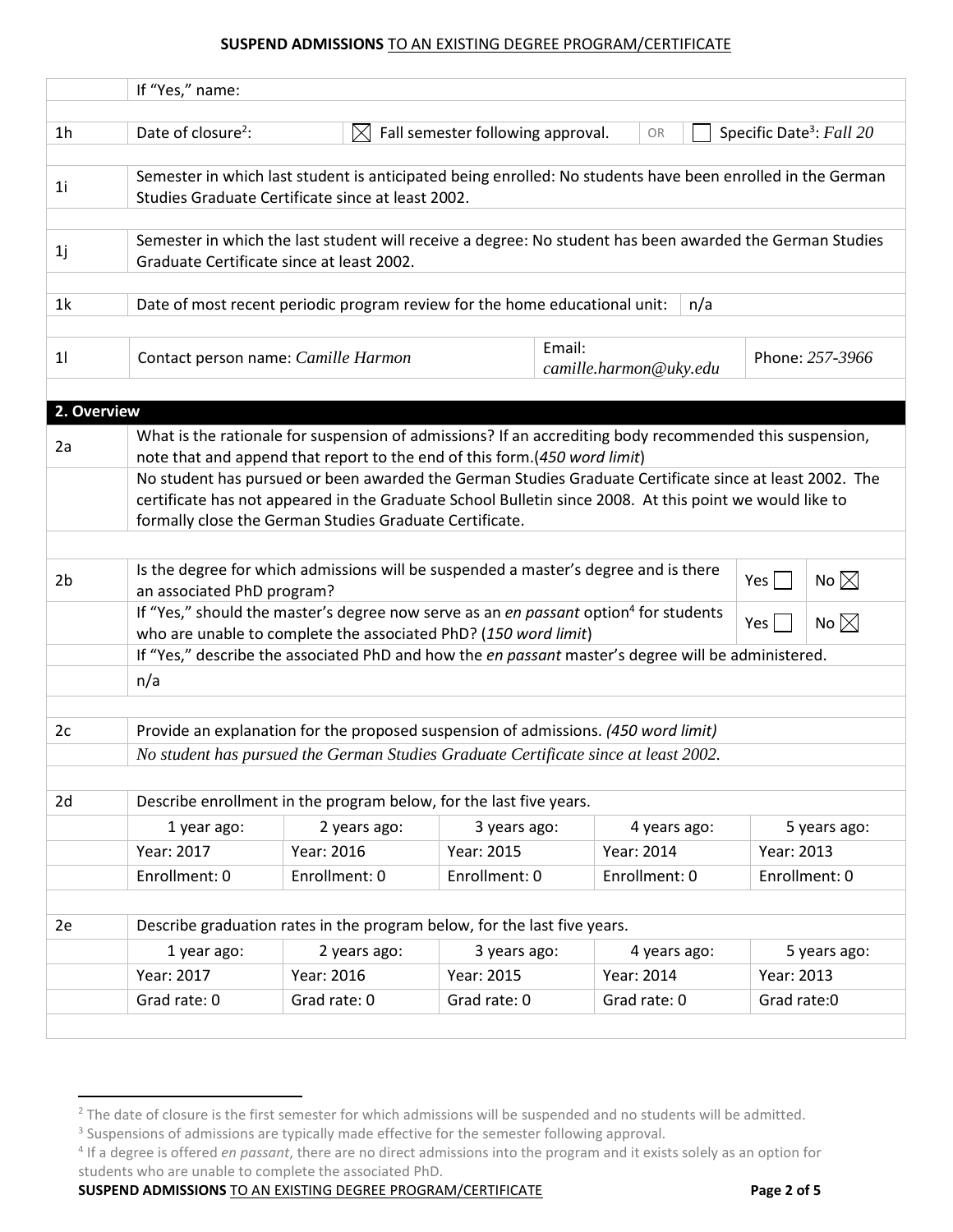| 2f             | Will another degree replace the program being suspended (i.e. a new program or a<br>changed program)?        | Yes <sup>5</sup> | $\overline{N}$ o $ \times $ |  |  |
|----------------|--------------------------------------------------------------------------------------------------------------|------------------|-----------------------------|--|--|
|                | If "Yes," explain below. (300 word limit)                                                                    |                  |                             |  |  |
|                | n/a                                                                                                          |                  |                             |  |  |
|                |                                                                                                              |                  |                             |  |  |
| 2g             | What will happen with the existing courses that comprised the program <sup>6</sup> ? (300 word limit)        |                  |                             |  |  |
|                | The Department of Modern and Classical Languages, Literatures and Cultures will continue to offer the        |                  |                             |  |  |
|                | Master's in German, so the GER prefix graduate level courses will continue to be offered on a regular basis. |                  |                             |  |  |
|                |                                                                                                              |                  |                             |  |  |
| 2 <sub>h</sub> | Check the appropriate box below and explain. (150 word limit)                                                |                  |                             |  |  |
|                | $\boxtimes$ Suspension in perpetuity.<br>Suspension greater than one year but less than five years.          |                  |                             |  |  |
|                |                                                                                                              |                  |                             |  |  |
|                |                                                                                                              |                  |                             |  |  |

<sup>6</sup> If the courses are no longer needed, the home educational unit will need to officially drop the courses.

**SUSPEND ADMISSIONS** TO AN EXISTING DEGREE PROGRAM/CERTIFICATE **Page 3 of 5**

 <sup>5</sup> Mention of the replacement degree here does not create/change it. The appropriate new/change forms must also be submitted.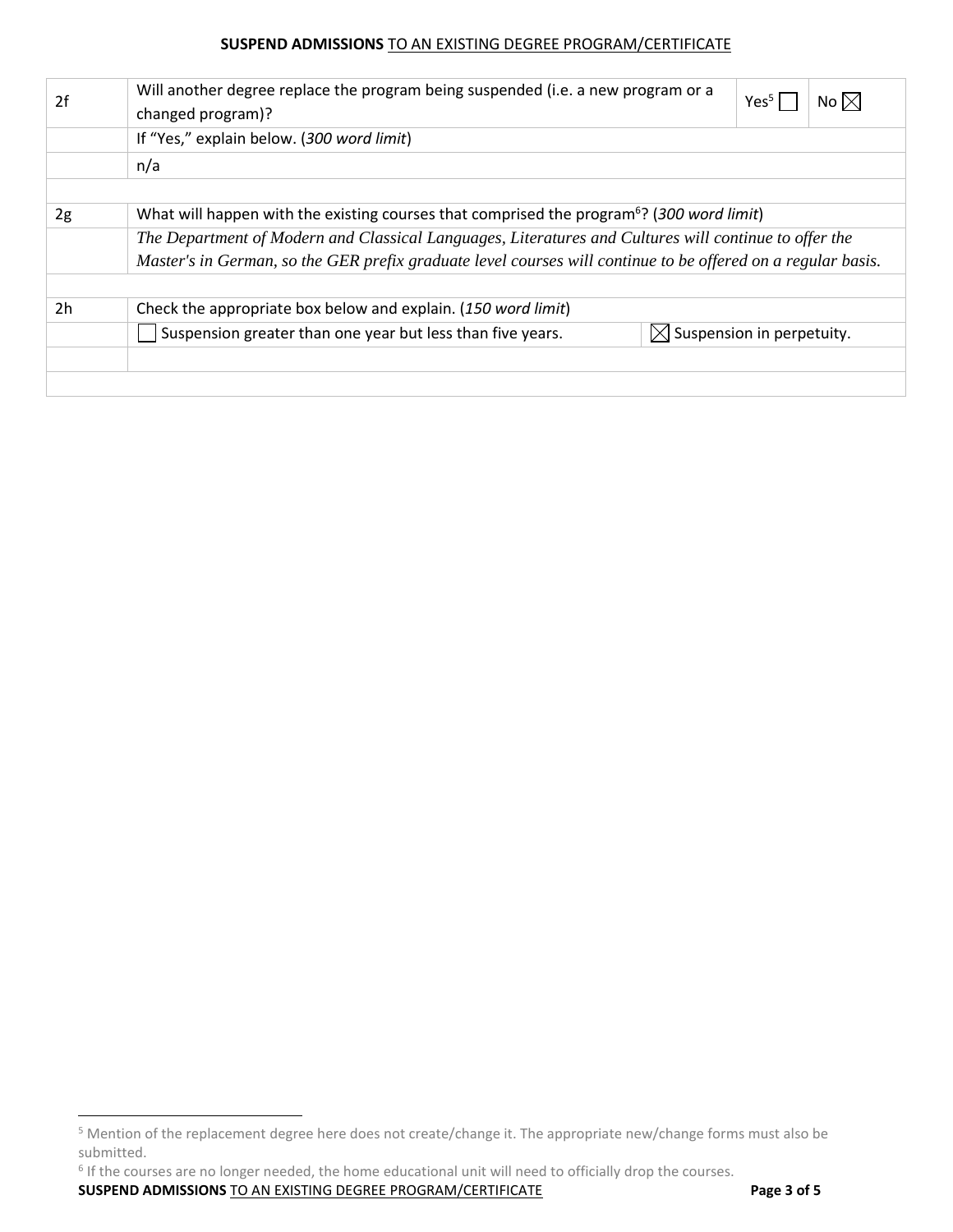| 3. Teach Out Plan |                                                                                                              |     |                |  |  |
|-------------------|--------------------------------------------------------------------------------------------------------------|-----|----------------|--|--|
| 3a                | How will affected parties (students, faculty, and staff) be informed of the impending closure?               |     |                |  |  |
|                   | The College of Arts and Sciences was under the assumption that the German Studies Graduate was closed        |     |                |  |  |
|                   | when it no longer appeard in the Graduate School Bulletin in 2008. There are no students pursuing the        |     |                |  |  |
|                   | German Studies Graduate Certificate. The department will continue to offer an undergradaute degree that      |     |                |  |  |
|                   | leads to a BA/BS in Modern and Classiscal Languages, Literatures and Cultures with a track in German, a      |     |                |  |  |
|                   | minor in German, and a Masters in German. There will be no implications for faculty or staff in the          |     |                |  |  |
|                   | department.                                                                                                  |     |                |  |  |
|                   |                                                                                                              |     |                |  |  |
| 3b                | Explain how all affected students will be helped to complete their program of study with minimal disruption. |     |                |  |  |
|                   | There are currently no students pursing the German Studies Graduate Certificate.                             |     |                |  |  |
|                   |                                                                                                              |     |                |  |  |
| 3c                | Will students incur additional charges/expenses as a result of the teach-out plan?                           | Yes | No $\boxtimes$ |  |  |
|                   | If "Yes," how will students be notified?                                                                     |     |                |  |  |
|                   |                                                                                                              |     |                |  |  |
|                   |                                                                                                              |     |                |  |  |
|                   | Does suspension of admissions involve teach-out agreements with other                                        |     | No $\boxtimes$ |  |  |
| 3d                | institutions?                                                                                                | Yes |                |  |  |
|                   | If "Yes," append to the end of this form the copies of signed agreements with other institutions.            |     |                |  |  |
|                   |                                                                                                              |     |                |  |  |
| 3e                | How will faculty be redeployed or helped to find new employment?                                             |     |                |  |  |
|                   | This does not apply.                                                                                         |     |                |  |  |
|                   |                                                                                                              |     |                |  |  |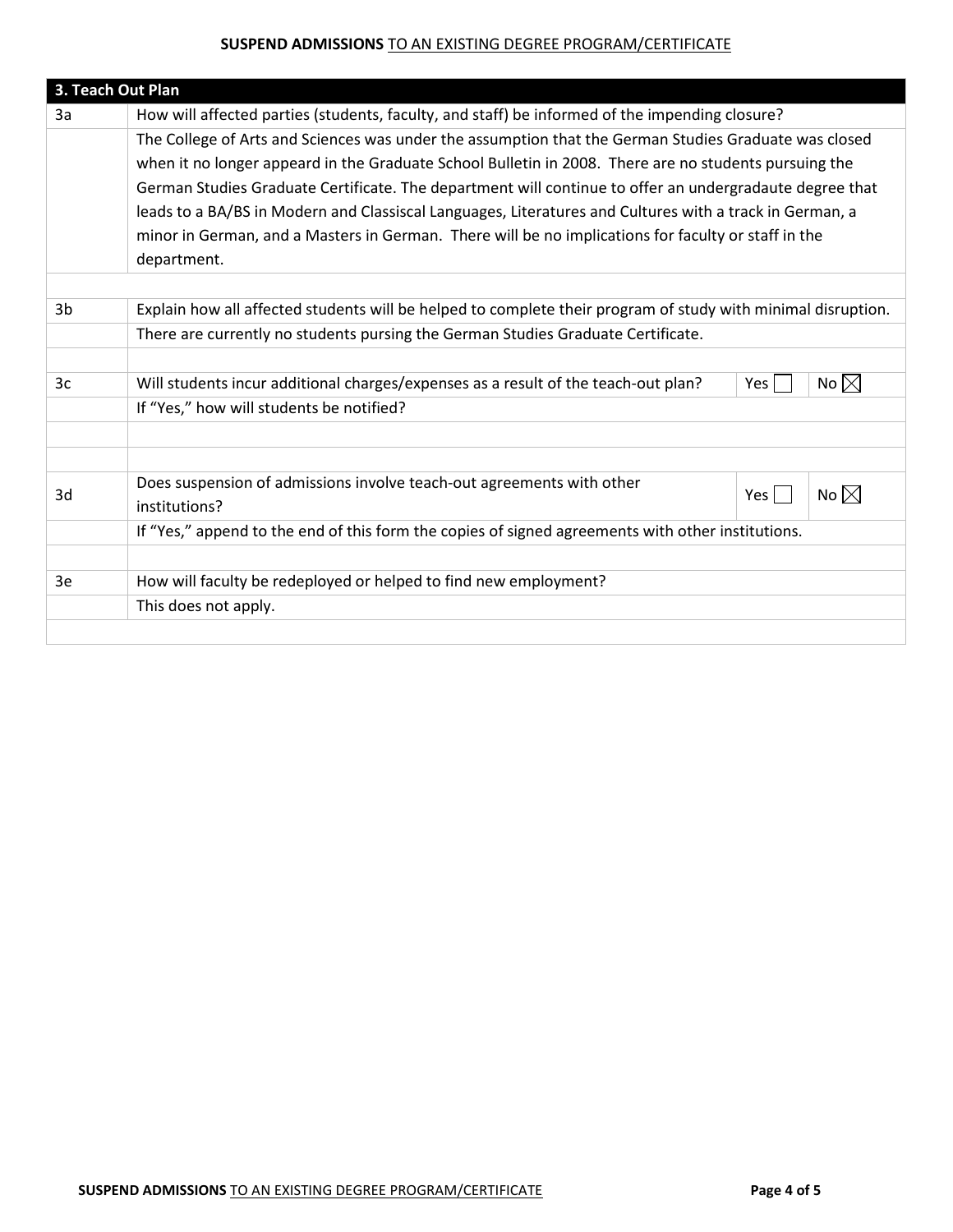|                | 4. Approvals/Reviews                                           |                         |                                                      |                                               |
|----------------|----------------------------------------------------------------|-------------------------|------------------------------------------------------|-----------------------------------------------|
|                | <b>Reviewing Group</b><br><b>Name</b>                          | <b>Date</b><br>Approved | <b>Contact Person Name/Phone/Email</b>               |                                               |
| 4a             | (Within College)                                               |                         |                                                      |                                               |
|                | MCLLC                                                          | 8/21/2018               | Jeanmarie Rouhier-Willoughby /                       |                                               |
|                | A&S EPC                                                        | 9/11/18                 |                                                      | Judy Prats / / judithgprats@uky.edu Juil Rate |
|                | A&S Associate Dean                                             | 9/13/18                 |                                                      | Anna Bosch / / bosch@uky.edu Andhala          |
|                |                                                                |                         | $\frac{1}{\sqrt{2}}$                                 |                                               |
|                |                                                                |                         |                                                      |                                               |
| 3 <sub>b</sub> | (Collaborating and/or Affected Units)                          |                         |                                                      |                                               |
|                |                                                                |                         | $\overline{\phantom{a}}$<br>$\overline{\phantom{a}}$ |                                               |
|                |                                                                |                         | $\overline{1}$<br>$\overline{1}$                     |                                               |
|                |                                                                |                         | $\sqrt{2}$<br>$\sqrt{2}$                             |                                               |
|                |                                                                |                         | $\sqrt{2}$<br>Γ                                      |                                               |
|                |                                                                |                         | $\overline{1}$<br>$\sqrt{2}$                         |                                               |
|                |                                                                |                         | $\overline{\phantom{a}}$<br>$\overline{\phantom{a}}$ |                                               |
|                |                                                                |                         | $\overline{1}$<br>$\sqrt{2}$                         |                                               |
|                |                                                                |                         | $\sqrt{2}$<br>Ϊ                                      |                                               |
|                |                                                                |                         | $\overline{\phantom{a}}$<br>$\sqrt{2}$               |                                               |
|                |                                                                |                         |                                                      |                                               |
| 3c             | (Senate Academic Council)                                      |                         | <b>Date</b><br>Approved                              | <b>Contact Person Name</b>                    |
|                | <b>Health Care Colleges Council</b><br><b>Graduate Council</b> |                         |                                                      |                                               |
|                |                                                                |                         | 10/30/18                                             | Roshan Nikou                                  |
|                | Undergraduate Council                                          |                         |                                                      |                                               |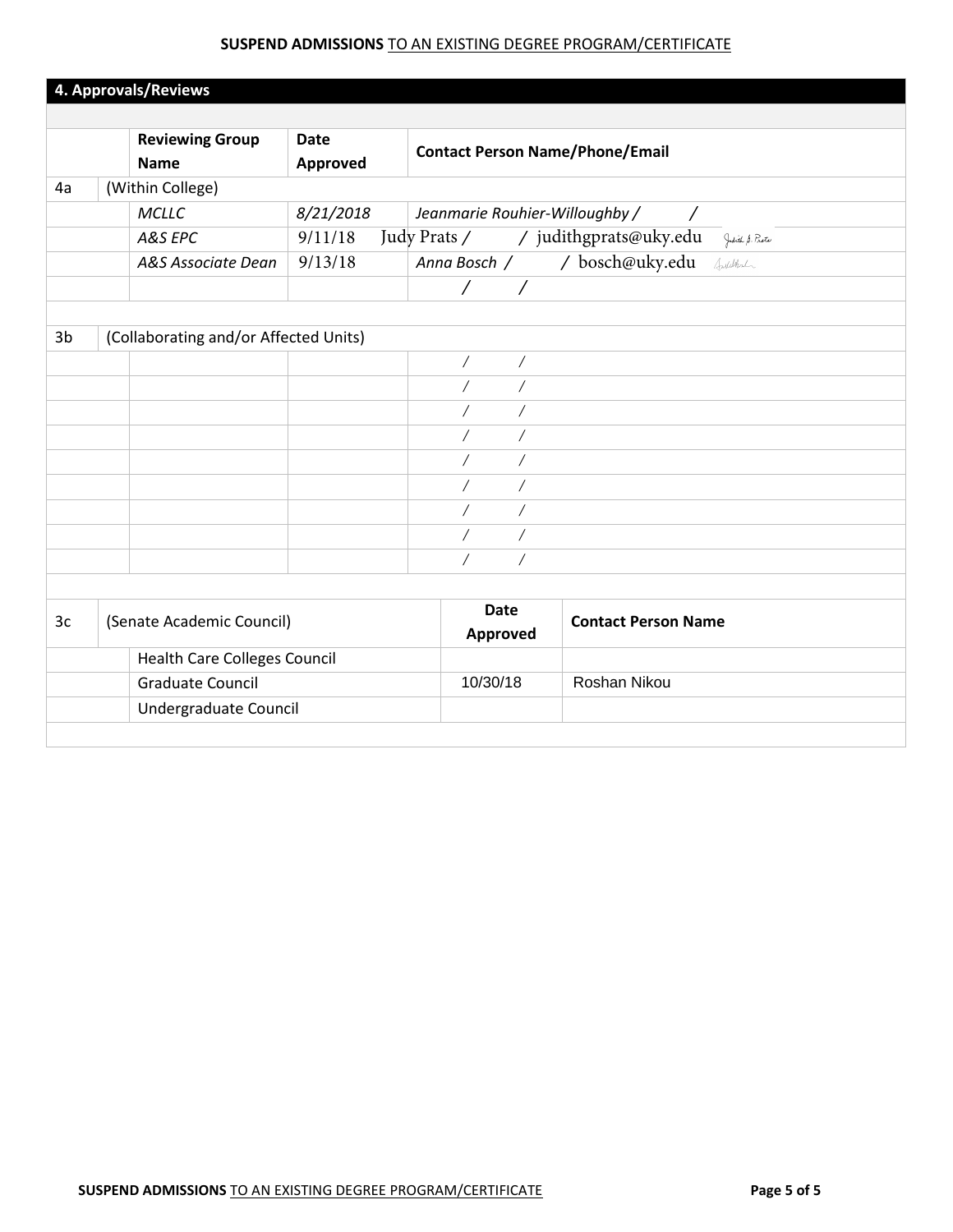# **INSTITUTIONAL TEACH-OUT PLAN**



н

The Southern Association of Colleges and Schools Commission on Colleges (SACSCOC) requires accredited institutions to submit a teach-out plan prior to closing a program, approved off-campus site, branch campus, or institution where the institution plans to teach out its own students.

In adherence to this policy, this form should be completed for all program suspensions and site closures and submitted to the Office of Strategic Planning and Institutional Effectiveness (OSPIE) in order to submit a notification to SACSCOC.

Please indicate the intended action  $\boxtimes$  Program suspension/closure  $\Box$  Closure of off-campus site

| Contact Person: Camille Harmon<br>E-mail Address:<br>camille.harmon@uky.edu                                 |                                 |  |  |  |  |
|-------------------------------------------------------------------------------------------------------------|---------------------------------|--|--|--|--|
| Fax Number:<br>859-323-1073<br>Telephone Number:<br>859-257-3966                                            |                                 |  |  |  |  |
| Location of off-campus site or program: $\boxtimes$ Main Campus<br>off-campus (indicate address below)<br>п |                                 |  |  |  |  |
| Address: University of Kentucky                                                                             |                                 |  |  |  |  |
| City:<br>Lexington                                                                                          | KY<br>Zip Code: 40506<br>State: |  |  |  |  |

| Indicate the program(s) impacted by<br>the closure or suspension (Major and<br>degree type)                                                        | German Studies Graduate Certificate                                                                                                                                                                                                                                                 |  |  |  |
|----------------------------------------------------------------------------------------------------------------------------------------------------|-------------------------------------------------------------------------------------------------------------------------------------------------------------------------------------------------------------------------------------------------------------------------------------|--|--|--|
| Date of Closure:   fall 2018                                                                                                                       |                                                                                                                                                                                                                                                                                     |  |  |  |
| (date when new students will no longer be admitted)                                                                                                |                                                                                                                                                                                                                                                                                     |  |  |  |
| Explain how affected parties<br>(students, faculty, staff) will be<br>informed of the impending closure                                            | No student has pursued or been awarded the German Studies Graduate Certificate since<br>at least 2002. The certificate has not appeared in the Graduate School Bulletin since 2008.<br>At this point we would like to formally close the German Studies Graduate Certificate.       |  |  |  |
| Explain how all affected students will<br>be helped to complete their<br>programs of study with minimal<br>disruption                              | As of at least fall 2002 there have been no students pursing the German Studies Graduate<br>Certificate. There have been no graduates with a German Studies Graduate Certificate<br>since before fall 2002.                                                                         |  |  |  |
| Indicate whether the teach-out plan<br>will incur additional charges/<br>expenses to the students and, if so,<br>how the students will be notified | Not applicable                                                                                                                                                                                                                                                                      |  |  |  |
| How will faculty and staff be<br>redeployed or helped to find new<br>employment?                                                                   | The Department of Modern and Classical Languages, Literatures and Cultures will<br>continue to offer the Master's in German, so the GER prefix graduate level courses will<br>continue to be offered on a regular basis. Faculty and staff will not need to find new<br>employment. |  |  |  |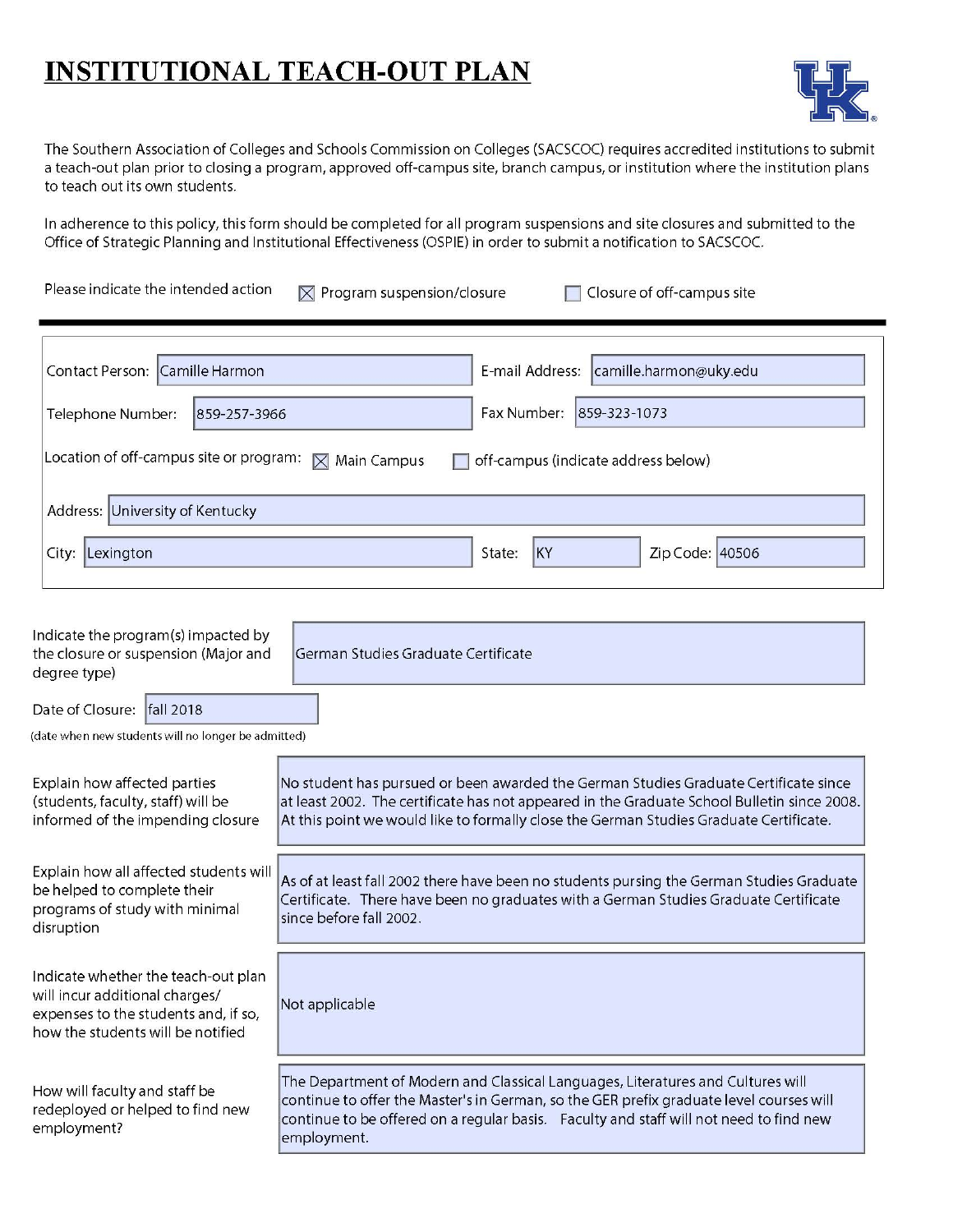Dear Camille,

The suspension or closure of an academic program is considered a substantive change according to SACSCOC's substantive change policy. Please submit a teach-out plan and notify our office once the change has been approved by the Senate so that we can submit the teachout plan to SACSCOC for prior approval and notify CPE of the change.

If you have any questions please do not hesitate to contact our office.

Best,



**RaeAnne Pearson , Ph.D.**

Planning and Accreditation Coordinator University of Kentucky Office of Planning and Institutional **Effectiveness** Patterson Office Tower #555 Lexington, KY 40506 859-218-4009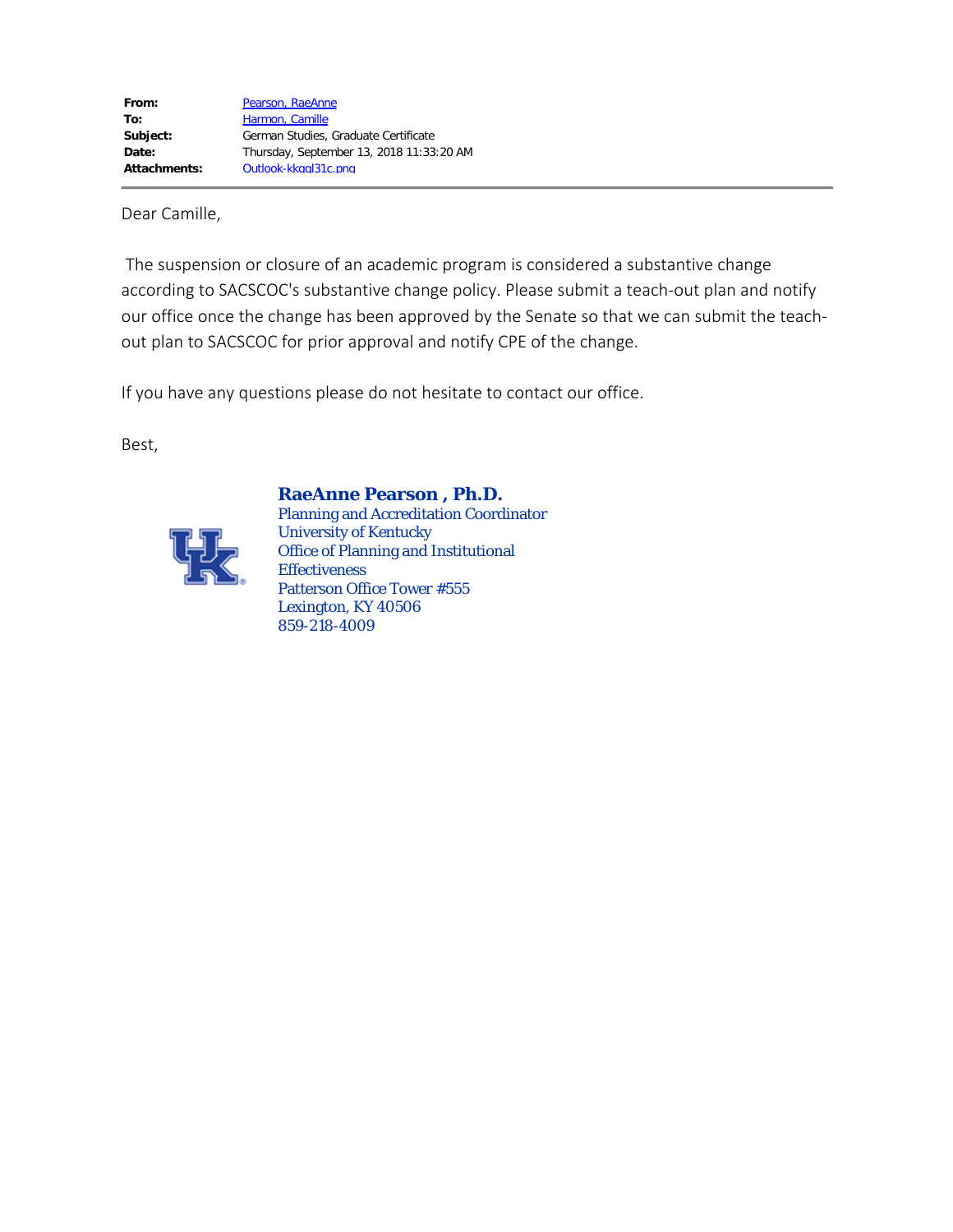

College of Arts & Sciences Department of Modern and Classical Languages, Literatures and **Cultures** 

August 25, 2018

Camille Harmon 202 Patterson Office Tower College of Arts and Sciences University of Kentucky Lexington, KY 40506

Dear Camille,

The MCLLC faculty voted unanimously on August 21, 2018 to suspend the German Studies Graduate Certificate.

Should you require any additional information, I would be happy to provide it.

Sincerely,

GRANT PHALLER

Jeanmarie Rouhier-Willoughby Chair, Modern & Classical Languages, Literatures & Cultures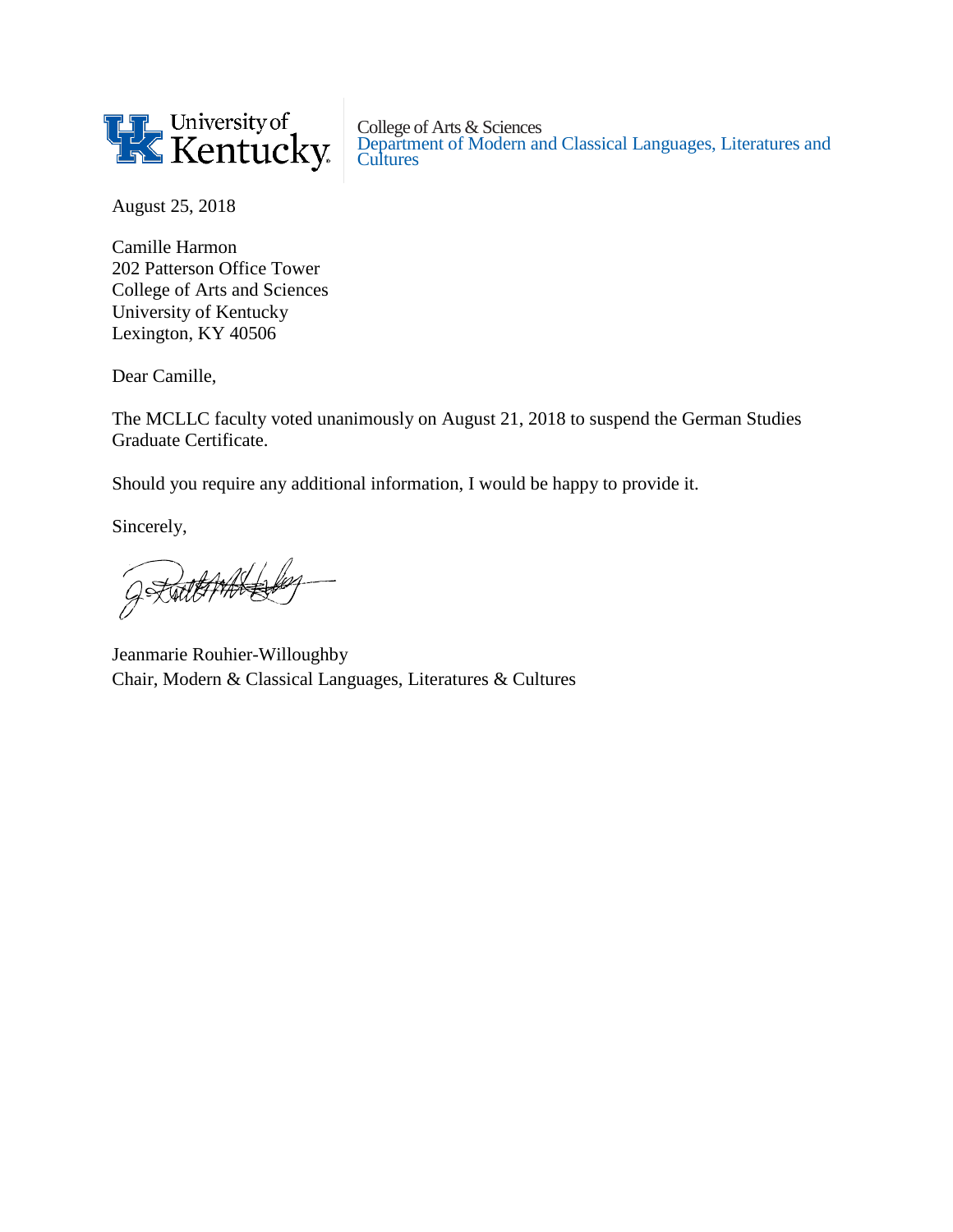

College of Arts and Sciences Education Policy Committee

September 13, 2018

Dear Graduate Council,

On behalf of the faculty of the College of Arts and Sciences, the Education Policy Committee discussed and approved the suspension of admission to, and ultimately close, the German Studies Graduate Certificate 7:0:2 on Tuesday, September 11, 2018.

Sincerely,

Judith G. Proto

Judith Prats Chair, Education Policy Committee